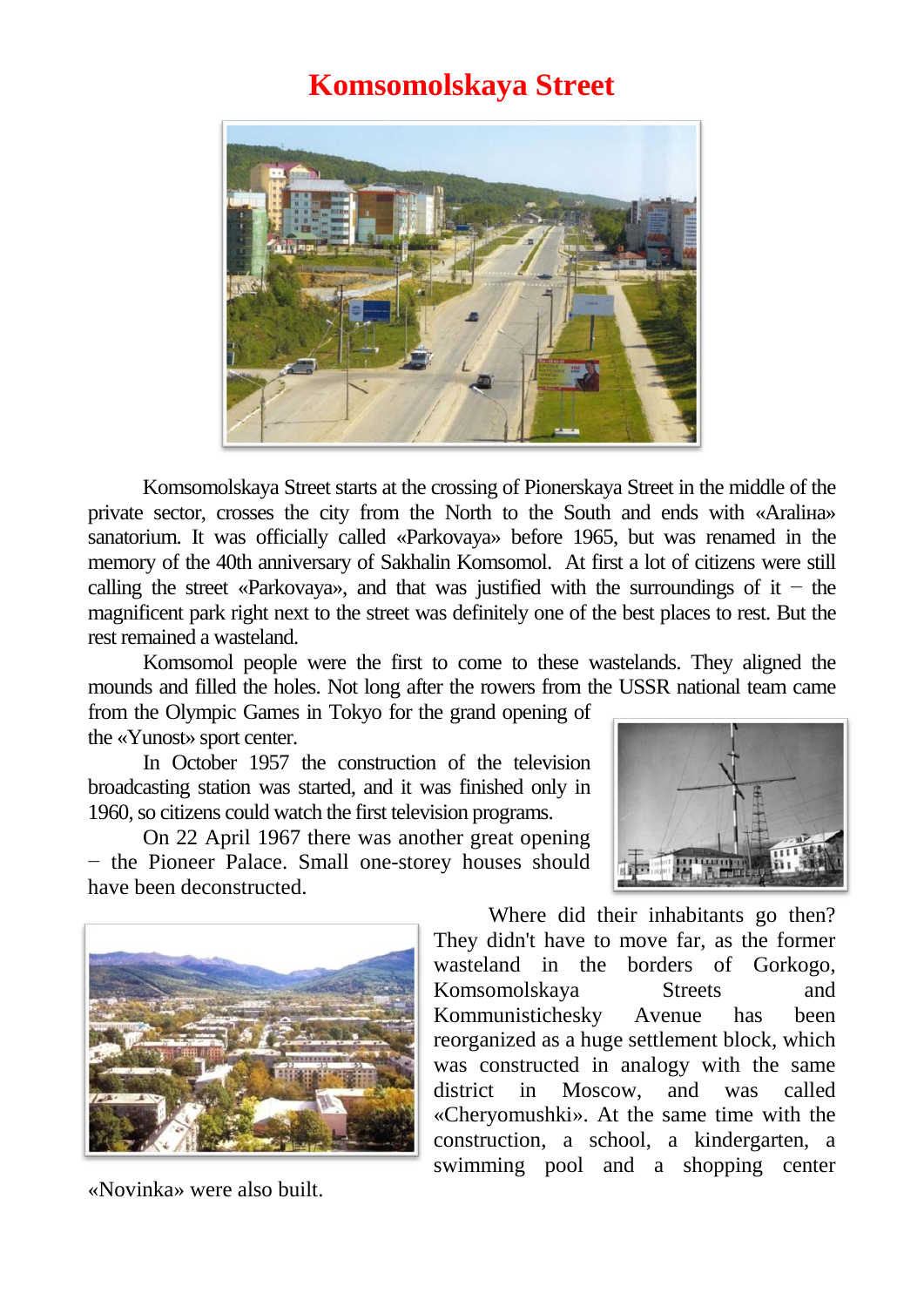One of the most interesting places, that definitely catch the eye, is a five-storey building with a mosaic portrait of Lenin on the side. This was the first building, that was constructed in the  $15<sup>th</sup>$  residential district in 1969.

With the restructuring of the residential construction some modern waves suddenly changed the whole situation in building industry, making people look closer into the



A pretty unusual 40-apartment building with an office block as the first storey was constructed on the corner of Komsomolskaya Street and Pobedy Avenue. This is first ever commercial apartment house in Yuzhno-Sakhalinsk. Before that office blocks and flat blocks had been always separate from each other.

In 1995 the Laboratory and Manufacturing Corpus of Sakhalin Research Institute of fisheries and oceanography, which researches the material base of biological water resources in Sakhalin-Kuril area, was put into operation.

The Institute was established in 1932 as Sakhalin Branch of Pacific Institute of Fisheries.

In 2003 the Hall of Weddings and Rituals was opened in Yuzhno-Sakhalinsk. It was located in the western part of the House of Officers. There are two big rooms for the groom and the bride, and also a

mesmerizing hall for the ceremonies. Galina Dogoda, Head of the Department of the





cottage concepts. A few first cottages have been built close to each other but with separate entrances were called «townhouses». The same concept was borrowed for the American village for «Sakhalin Energy» employees.





Registry Office, confirmed that they could finally implement the law, stating that the wedding ceremony should be held in a festive

and their family. The Resurrection Cathedral can be named as one of the most beautiful and impressive parts of the city. It is also of course a place for pilgrimage of Russian Orthodox Christians. It is located at the crossing of Komsomolskaya Street

atmosphere, to make value to the newly-weds